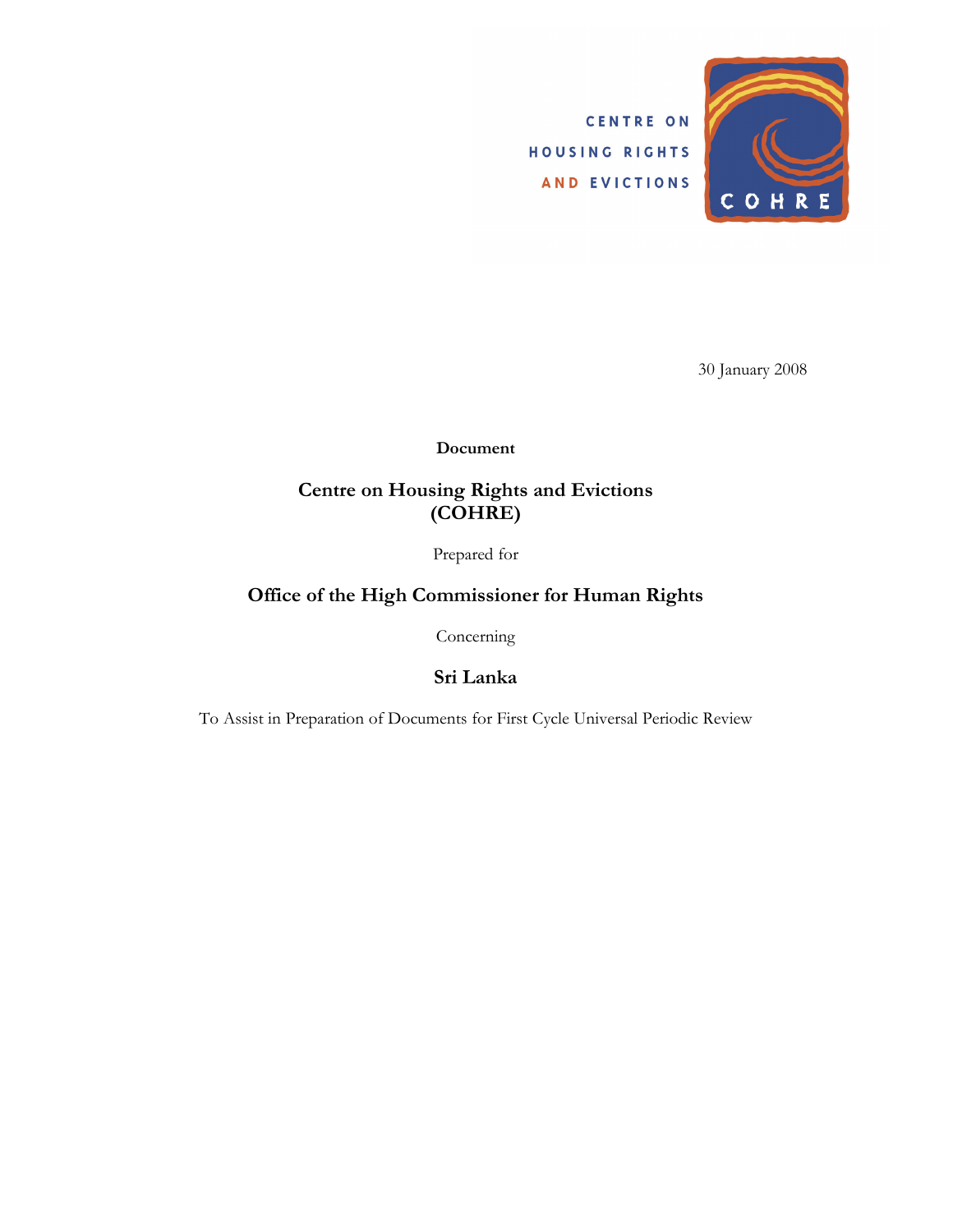# TABLE OF CONTENTS

| 1. |                                                                       | <b>INTRODUCTION</b>                                                                                                   | 3              |
|----|-----------------------------------------------------------------------|-----------------------------------------------------------------------------------------------------------------------|----------------|
| 2. | <b>LEGAL FRAMEWORK</b>                                                |                                                                                                                       | 3              |
|    | 2.1                                                                   | Economic Social and Cultural Rights                                                                                   | 3              |
| 3. | THE RIGHTS OF DISPLACED PERSONS TO RETURN AND TO ADEQUATE RESTITUTION |                                                                                                                       | $\overline{4}$ |
|    | 3.1                                                                   | The Right to Adequate Housing during Displacement                                                                     | $\overline{4}$ |
|    | 3.2                                                                   | Protection of Property during Displacement                                                                            | $\overline{4}$ |
|    | 3.3                                                                   | Return to Original Locations                                                                                          | $\overline{4}$ |
|    | 3.4                                                                   | Restitution                                                                                                           | 5              |
|    | 3.5                                                                   | <b>High Security Zones</b>                                                                                            | 5              |
|    | 3.6                                                                   | Law Reform to Ensure Housing Rights and the Right to Return                                                           | 5              |
| 4. | <b>DISCRIMINATION</b>                                                 |                                                                                                                       | 6              |
|    | 4.1                                                                   | Discrimination between Various Categories of Displaced Persons                                                        | 6              |
|    | 4.2                                                                   | Gender Discrimination 1: Granting of Co - Ownership under the State Lands Ordinance                                   | 7              |
|    | 4.3 Gender Discrimination 2: Head of the Household                    |                                                                                                                       | 7              |
|    | 4.4                                                                   | Gender Discrimination 3: The Land Development Ordinance (1935) and the Land Grants (Special<br>Provisions) Act (1979) | 8              |
|    | 9<br><b>CONTACTS</b>                                                  |                                                                                                                       |                |
|    | <b>END NOTES</b><br>9                                                 |                                                                                                                       |                |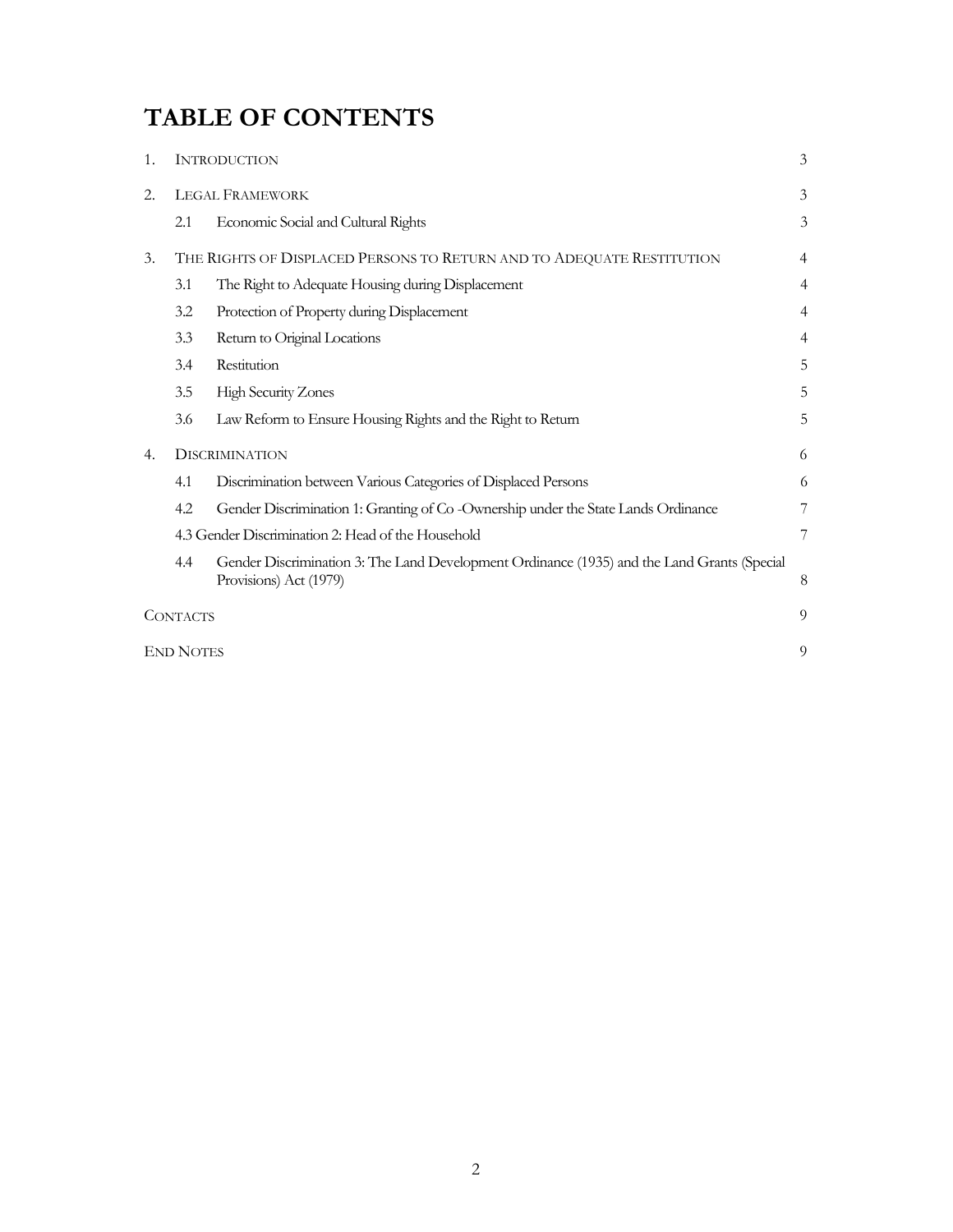# 1. INTRODUCTION

United Nations General Assembly resolutions leading to system-wide human rights institutional reform have brought about major opportunities for the implementation of human rights in all UN Member States. One of the most important of these developments is the new institution of the Universal Periodic Review (UPR), slated to become operative in 2008. General Assembly Resolution 60/251 mandates that constructive engagement with States will be the dominant mode of the UPR. The UPR will engage in "interactive dialogue" with the "full involvement of the country concerned". The guiding principles behind the UPR are universality, impartiality, objectivity and non-selectivity. The UPR thus constitutes among the most important developments in the Charter-based system of human rights review in the history of the United Nations.

On 18 June 2007, the 5th Human Rights Council adopted unanimously a text on institution building, among other things setting out the modalities of the Universal Periodic Review. As set out in the 18 June resolution, the Office of the High Commissioner for Human Rights (OHCHR) is to prepare for Council two 10-page texts on each country coming under UPR assessment. The first of these documents is to summarize material included in the reports of treaty bodies and special procedures regarding the country concerned. The second document summarizes "additional credible and reliable information" coming to the attention of the OHCHR.

The Centre on Housing Rights and Evictions (COHRE) herewith offers the present submission with the aims of (i) assisting the work of the OHCHR in providing the Human Rights Council with high quality reporting in these areas; as well as (ii) facilitating civil society input into this revolutionary new international procedure. It is our hope that, during this crucial first phase of the Universal Periodic Review, in which its credibility as a mode of redressing human rights harms is inevitably under intense scrutiny, the material provided herein can provide a sound basis for engagement with the authorities of the country at issue.

The present submission concerns implementation of the right to adequate housing in Sri Lanka. It makes special reference to:

- aspects of the domestic legal framework which do not adequately protect individuals from housing rights violations;
- issues facing persons who have been displaced from their homes and lands;
- discrimination.

In this context, the following submissions are made for the attention of the Human Rights Council, in order to call for the Government of Sri Lanka to address the housing rights violations caused by displacement, gender biased laws and policies, and the lack of harmonization between Sri Lanka's domestic legal system and its international human rights obligations.

# 2. LEGAL FRAMEWORK

#### 2.1 Economic Social and Cultural Rights

Sri Lanka has not adequately incorporated Economic Social and Cultural rights into its domestic legal order. The Sri Lankan Constitution does not recognize the right to housing or property. It only recognizes the freedom of all citizens to choose one's residence within Sri Lanka<sup>i</sup>. The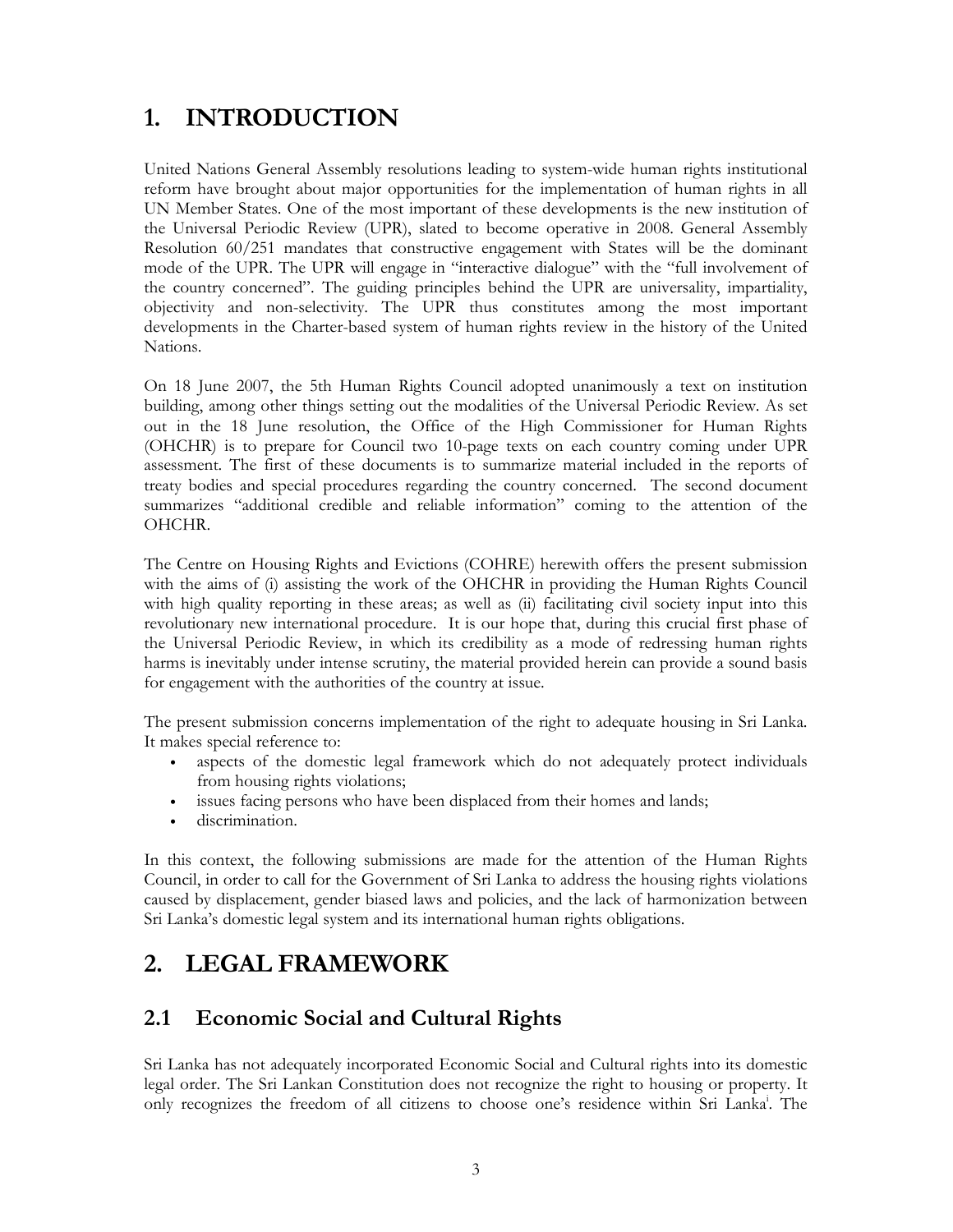Directive Principles of State Policy, enshrined in the Constitution, recognizes that the State should ensure the realization by all citizens of an adequate standard of living for themselves and their families, including adequate food, clothing and housingii. However, the Directive Principles are not regarded as legally enforceable (see Appendix I). The general living conditions of the people and especially the issues arising out of the mass internal displacement by a 20-year-long civil war have increased the need to guarantee ESC rights in the Sri Lankan Constitution. The Council should recommend that Sri Lanka incorporate ESC rights into its domestic legal order to give effect to Article 2(1) of the ICESCR. (see Appendix I)

# 3. THE RIGHTS OF DISPLACED PERSONS TO RETURN AND TO ADEQUATE RESTITUTION

Human rights and humanitarian principles concerning the fundamental rights of displaced persons, including restitution rights, are set out in various international treaties. The relevant provisions of law have been elaborated in detail in the United Nations Guiding Principles on Internal Displacement (the 'Guiding Principles') and the United Nations Principles on Housing and Property Restitution for Refugees and Internally Displaced Persons (the 'Pinheiro Principles).

## 3.1 The Right to Adequate Housing during Displacement

Principle 18 of the Guiding Principles extends the right to adequate housing guaranteed in Article 11.1 of the International Covenant on Economic, Social and Cultural Rights to the context of displacement. Displaced persons are entitled to an adequate standard of living, including 'basic shelter and housing'. In many instances, internally displaced persons ("IDPs") continue to live in inadequate shelters, congested environments and without sufficient access to water and sanitation sometimes decades after they were first displaced (see Appendices A and B). The Council should recommend that the Government of Sri Lanka adopt a clear policy to provide adequate interim housing solutions for IDPs, while safeguarding their future right to return and restitution.

## 3.2 Protection of Property during Displacement

Principle 7.1 of the Pinheiro Principles makes reference to the right to the peaceful enjoyment of one's possessions. This right requires the protection of one's property from arbitrary destruction and damage. The protection of property during displacement is significant to subsequent return and restitution. Persons displaced due to the conflict for both short and long periods of time often find on returning to their homes that their properties have been damaged or destroyed. Looting of both moveable property and fixtures are widespread and a serious cause for concern.

## 3.3 Return to Original Locations

The right to return is articulated in a number of prominent international commitments, foremost among them, Article  $13(2)$  of the Universal Declaration of Human Rights.  $\text{I}$  The Pinheiro Principles in Principle 10 articulates that return must be 'voluntary' and be implemented without violating the requirements of 'safety and dignity'. Methods employed to return IDPs to their original lands and properties are often in violation of these standards: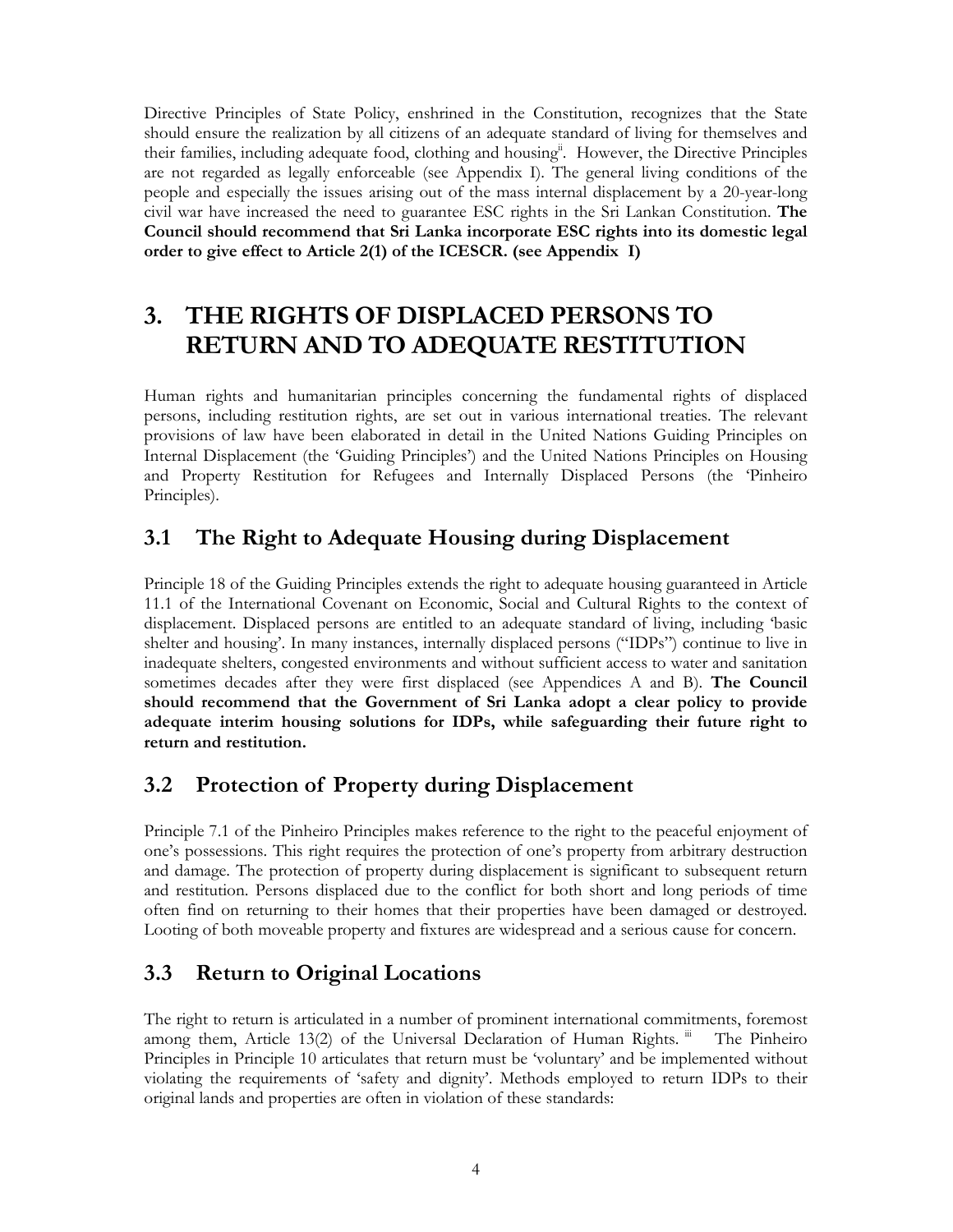The return process is often planned with limited, or no participation of the returning IDPs. Access to information of the locations to which IDPs return are inadequate, and the process itself is most often not sensitive to IDPs' concerns for their safety and the conditions of their homes and property. Certain areas of return have not been cleared from mines/UXO prior to returns taking place or are close to military operations and thus create the risk of re-displacement. Returnees regularly experience severe restrictions on their freedom of movement, which include the prevention by authorities of renewed displacement where IDPs do not feel safe in the return areas (see Appendix C).

#### 3.4 Restitution

Principle 2 of the Pinheiro Principles articulates the right to restitution, which is recognised in international law as a right to a remedy against gross violations of human rights. Restitution includes, among other things, the restoration of liberty, enjoyment of human rights, return to one's place of origin and return of property.

While IDPs are being returned to their original lands, the plans for assistance that have so far been established cover only a period of six months of relief and early recovery (see Appendix D). The assistance currently available to returnees to be restored to their properties does not follow a comprehensive policy or even a pattern of comprehensive practice, but differs in scope depending on capacity and willingness of the respective central, provincial and local authorities of the Government of Sri Lanka involved in the process. The Council should urge Sri Lanka to implement a long-term housing and property restitution policy for the whole country that meets international standards and protects the property of IDPs, their right to a voluntary and safe return, and their right to adequate restitution.

## 3.5 High Security Zones

High Security Zones have resulted in the long-term displacement of a significant number of persons. These Zones are often put into place without following due process under national legislation and in violation of constitutionally established fundamental rights, primarily the right to equality and the right to freedom of movement and the freedom to choose one's residence.<sup>1v</sup> The Deng Principles in Principle 1 attributes to displaced persons the same rights and freedoms under international and domestic law, equally and without discrimination. Furthermore, compensation paid for the loss of housing and livelihoods resulting from the demarcation of these Zones are at best not adequate or not awarded at all. The Council should urge the Government of Sri Lanka to take urgent measures to attain a balance between concerns of national security and the fundamental human rights of the displaced. (see Appendices B and C).

## 3.6 Law Reform to Ensure Housing Rights and the Right to Return

Over 80% of the lands in Sri Lanka are owned by the State. The two main laws which deal with providing state land to individuals are the Land Development Ordinance No. 19 of 1935 and the State Lands Ordinance No. 8 of 1947.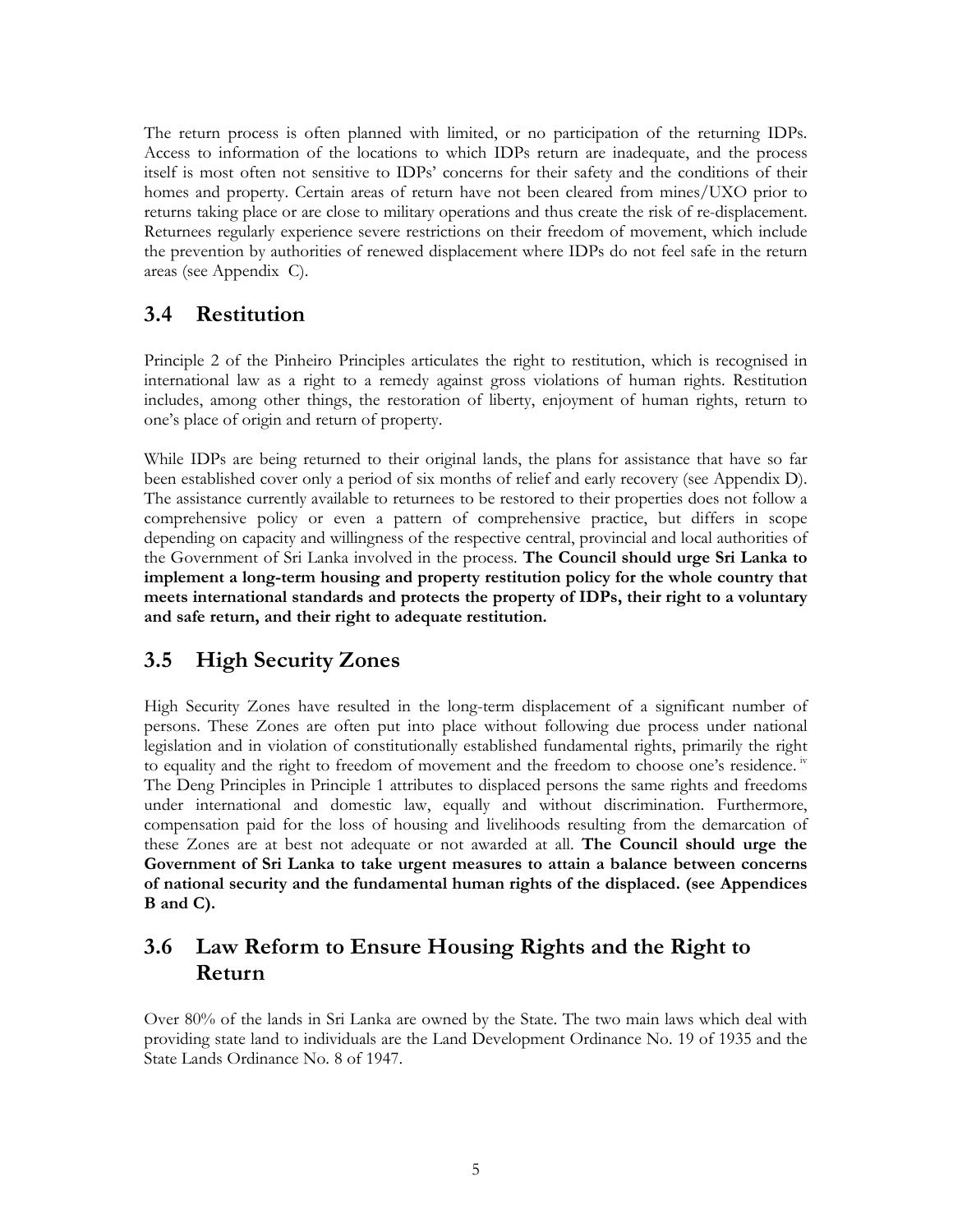Many of the permit holders and licensees of state land, allocated under the above laws, have been forced to leave their lands and properties due to the conflict. The mere fact of abandoning the land due to displacement and resulting inability to develop the land often breach the conditions stipulated in the permits, rendering them liable to cancellation. On their return, IDPs may find that their permits have been cancelled or even without cancellations, others have been given permits to occupy the lands they held prior to their displacement. In other instances secondary occupants occupy the lands even without a permit or a license (see Appendices H and I).

The Council should recommend that the provisions relating to cancellation of permits be relaxed when displaced persons are affected. Similarly, even where the internally displaced permit holder has failed to fulfil the conditions stipulated in the permit, the Commissioner of Lands should be empowered to make special concessions and settle the matter.

The Government must ensure that secondary occupants are protected against arbitrary and unlawful forced evictions and that adequate alternative housing is provided if they are lawfully evicted. Where the secondary occupants have been occupying the land for a considerable period of time and have made substantial improvements to the land, they should be compensated for the improvements made to the land and/or house.

Under the Prescription Ordinance No. 22 of 1871 a person who has ten years of undisturbed and uninterrupted possession of immovable property adverse to or independent of that of the owner can claim a statutory title to the property by prescription. Conflict IDPs who have been living in welfare centres for well over ten years, on return find that their lands are occupied by others for over ten years, who now may be able to claim prescriptive title, provided they satisfy the requirements of the Ordinance. To regain possession of their property, the IDPs then have to go through lengthy legal proceedings.

The Prescription Ordinance provides for an exception: if the owner of the land is under a disability or condition specified in the Ordinance, for example: infancy, idiocy, absence beyond seas, the prescriptive period is extended to 30 years. The Council should urge the Sri Lankan Government to amend the Prescription Ordinance to exempt the property of IDPs from the Prescription Ordinance.

# 4. DISCRIMINATION

### 4.1 Discrimination between Various Categories of Displaced Persons

There is a large disparity in the manner in which conflict IDPs and Tsunami IDPs are treated. Tsunami victims were initially housed in basic emergency shelters and most were soon moved to transitional housing. However, conflict IDPs have been living in welfare centres for long periods of time while only a few have been moved to transitional housing. There is no overall government policy or law on their return or resettlement and only Tsunami victims are covered under the Tsunami Housing Policy.

The housing assistance schemes for the two groups vastly differ from each other. Tsunami victims are provided with lands and houses or money to buy/build the same and those outside the buffer zone are given money to repair their houses. Conflict IDPs receive a nominal amount,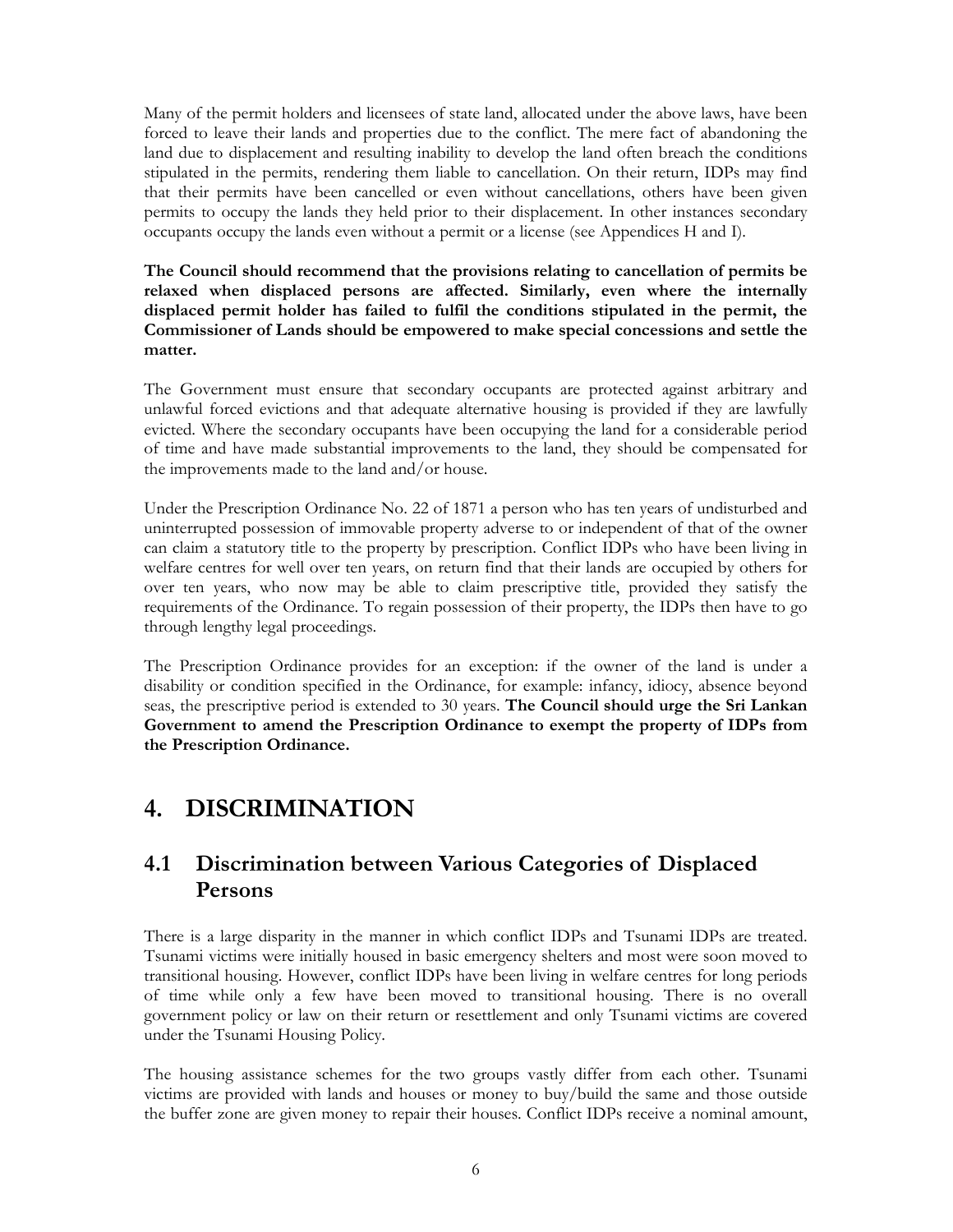the payment of which is often delayed, to build basic shelter upon their return to their original lands. Initially, the monetary assistance given to build their houses was significantly low. Subsequently, the amounts have been raised to ensure parity with the Tsunami displaced. However, there are no dedicated funds for this project and assistance is given under ad hoc policies of the Government. The Council should urge the Government to formulate an overall policy on the return and restitution of IDPs which is premised upon the Deng principles and the Pinheiro Principles and the prohibition of discrimination.

### 4.2 Gender Discrimination 1: Granting of Co -Ownership under the State Lands Ordinance

The Reconstruction and Development Agency (RADA) adopted the Tsunami Housing Policy in May 2006 for the purpose of allocating land and housing for those affected by the tsunami of December 2004. The allocation of state land for this purpose is being carried out under the State Lands Ordinance No. 8 of 1947 (hereafter SLO).

The State has been giving title deeds upon the allocation of state land to a single owner, on the basis that the State Lands Ordinance does not make provision for co-ownership. This is the position of the Land Commissioner General's Department.

However, under specific situations, women are being discriminated against in the allocation of state land under the SLO. Neither the 1978 Constitution -- which promotes equality before the law -- nor the SLO prohibit women from owning land in their own name or jointly with another.

The State Lands Ordinance contains no express prohibition or legal impediment to coownership. However, State land is being allocated to a single owner purely for administrative convenience.

In the post-tsunami context, the Council should urge Sri Lanka to permit co-ownership under the State Lands Ordinance in the following situations:

(1) New land titles should be given in co-ownership to both spouses in cases where the land was encroached upon, unless there are compelling reasons to do otherwise.

(2) The State should use its discretion to grant new land title in co-ownership to both spouses, in cases where previous ownership is disputed or unclear, or where both spouses have contributed to the previous property (see Appendix E).

#### 4.3 Gender Discrimination 2: Head of the Household

The 'head of the household' concept is used in official government documentation to elicit information from the general public (electoral lists, applications for electricity and telephone connections, school admissions, land grants, and birth certificates). As it is invariably the male who is traditionally considered the 'head of the household,' the result has been that women are being discriminated against in the grant of benefits and assistance by the State. The application of this concept also results in overlooking and undermining the contribution of other members of the household to the wellbeing of the family (see Appendix F).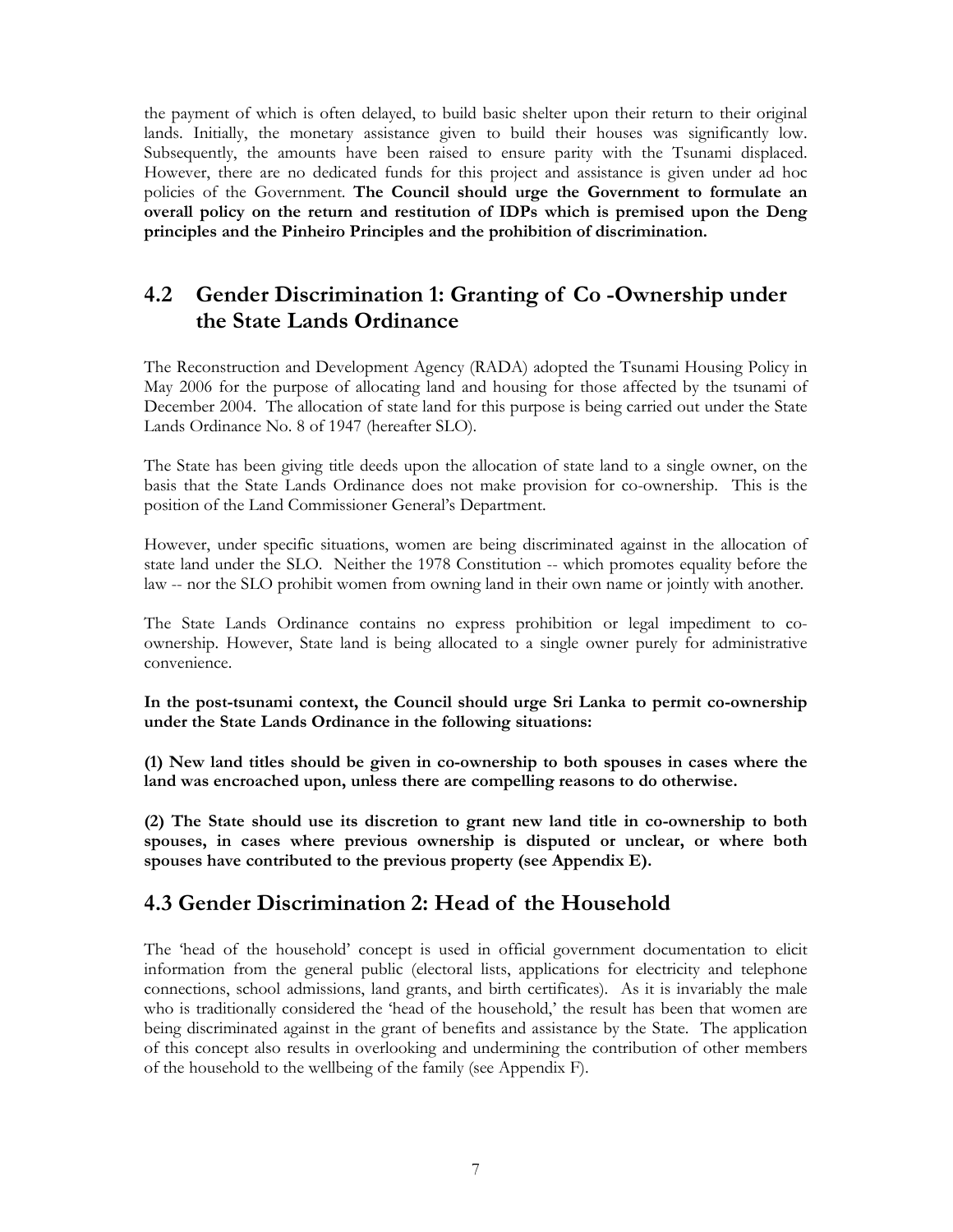The application of the 'head of the household' concept in Sri Lanka results in de facto discrimination against women, in contravention of Sri Lanka's international human rights obligations (see Appendix G). Under the International Covenant on Economic, Social and Cultural Rights, the Government of Sri Lanka is obligated to ensure substantive equality between genders, not only formal equality as a matter of law.

While expressions of formal equality may be found in constitutional provisions, legislation and policies of governments, the ban on discrimination, set out under every single major international human rights treaty, mandates the equal enjoyment of rights in practice. The Council should urge Sri Lanka to reject the use of the 'head of the household' concept, and instead offer joint titling and co-ownership as standard practice.

## 4.4 Gender Discrimination 3: The Land Development Ordinance (1935) and the Land Grants (Special Provisions) Act (1979)

Schedule III of the LDO is based on the discriminatory principle of primogeniture (preference for the eldest of males among heirs). A similar provision is seen in the Land Grants (Special Provisions) Act of 1979.

Another provision in the LDO discriminates against a surviving spouse who has not been nominated by the permit holder or owner of land as an heir. A surviving spouse loses the life interest they acquire in the land upon remarriage. Although this provision is gender neutral on paper, in practice, its impact is disproportionate and affects women to a greater extent. Many more women are left as surviving spouses under the LDO as more men than women are allocated lands under the LDO.

In 2002, the Committee on the Elimination of All Forms of Discrimination Against Women expressed its concern over "...the contradiction between the constitutional guarantees of fundamental rights and the existence of laws that discriminate against women." The Council should urge Sri Lanka to review all laws which discriminate against women, and repeal or reform them in order to ensure that they comply with internationally accepted human rights standards.